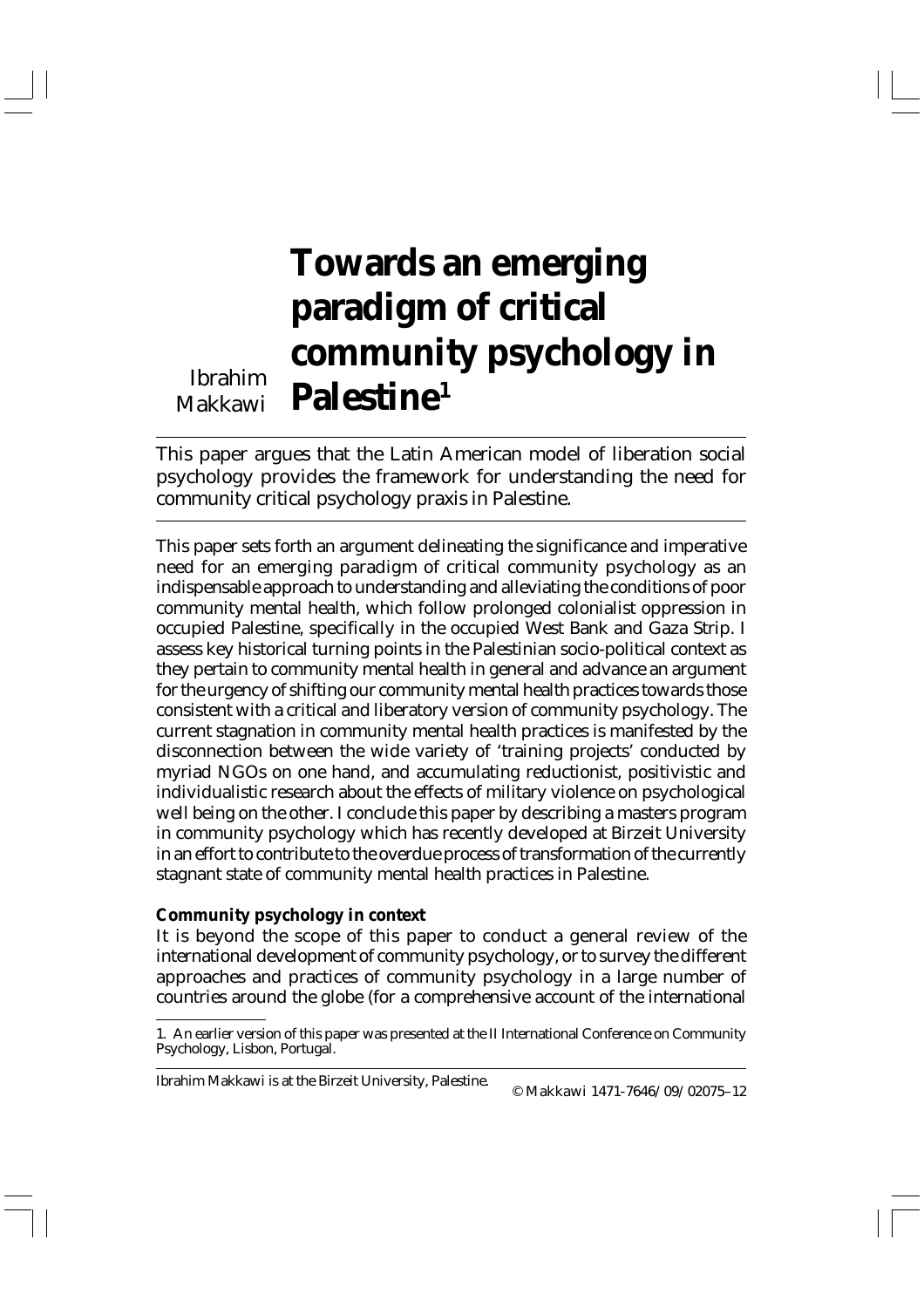development of the field see: Reich, Riemer, Prilleltensky, & Montero, 2007). Nevertheless, I establish my argument in this paper on the assumption that there is no single approach to community psychology, but rather a wide variety of 'community psychologies' (Fryer & Laing, 2008). Furthermore, no single approach to community psychology can claim its sole relevance and applicability to all people and communities in all and across all socio-political and cultural contexts. However, for the purpose of the current discussion it might be appropriate to start with a broad definition of community psychology as the scientific study of people within their particular socio-political environmental context while using this knowledge to help improve the health of individuals, groups and communities (Orford, 1992). It follows from examining the various definitions of community psychology that a key assumption common to many community psychologies pertains to the high degree of context-dependency of the field. A form of community psychology that works well for community intervention in one context may not be appropriate or may require major revision in order to fit another context.

Community psychology, as a sub-discipline within general psychology, emerged in various parts of the world when community psychologists (locally and internationally) began to realize that the genesis of so-called mental health disorders among members of the oppressed and marginalized communities was rooted in the pervasive conditions of oppression, discrimination, injustice and social deprivation within their social environment. From the outset, community psychology took issue with socio-political arrangements that render the lives of some groups and communities within the larger society more susceptible than others to health problems due to relative deprivation and oppression. While to some extent, this realization might be characteristic of the early development of the field in the United States during the civil rights movements of the 1960s, today the dominant and globally hegemonic USA version of community psychology has become reductionist and individualistic in nature and has been critiqued for coalescing with rather than challenging the USA global capitalist hegemony (Fryer & Laing, 2008).

For the purpose of the current discussion and in an attempt to fathom the complexity of the Palestinian context, I would not argue for the uniqueness of the Palestinian case but would rather position Palestine among the internationally known examples of colonized nations where colonialist practices constitute the most important cause of community problems. Furthermore, it is possible to place the various traditions of community psychology on a continuum, where at the individualistic and reductionist end of the continuum we can locate the USA school of community psychology, whereas, at the transformative and liberationist end of the continuum we locate the Latin American school of community psychology, better known as liberation social psychology (Burton & Kagan, 2005). Analogous to Paulo Freire's (1970) pedagogy of the oppressed and liberation education, community psychology may as well be perceived as the psychology of liberation of oppressed people. The Latin American model of liberation social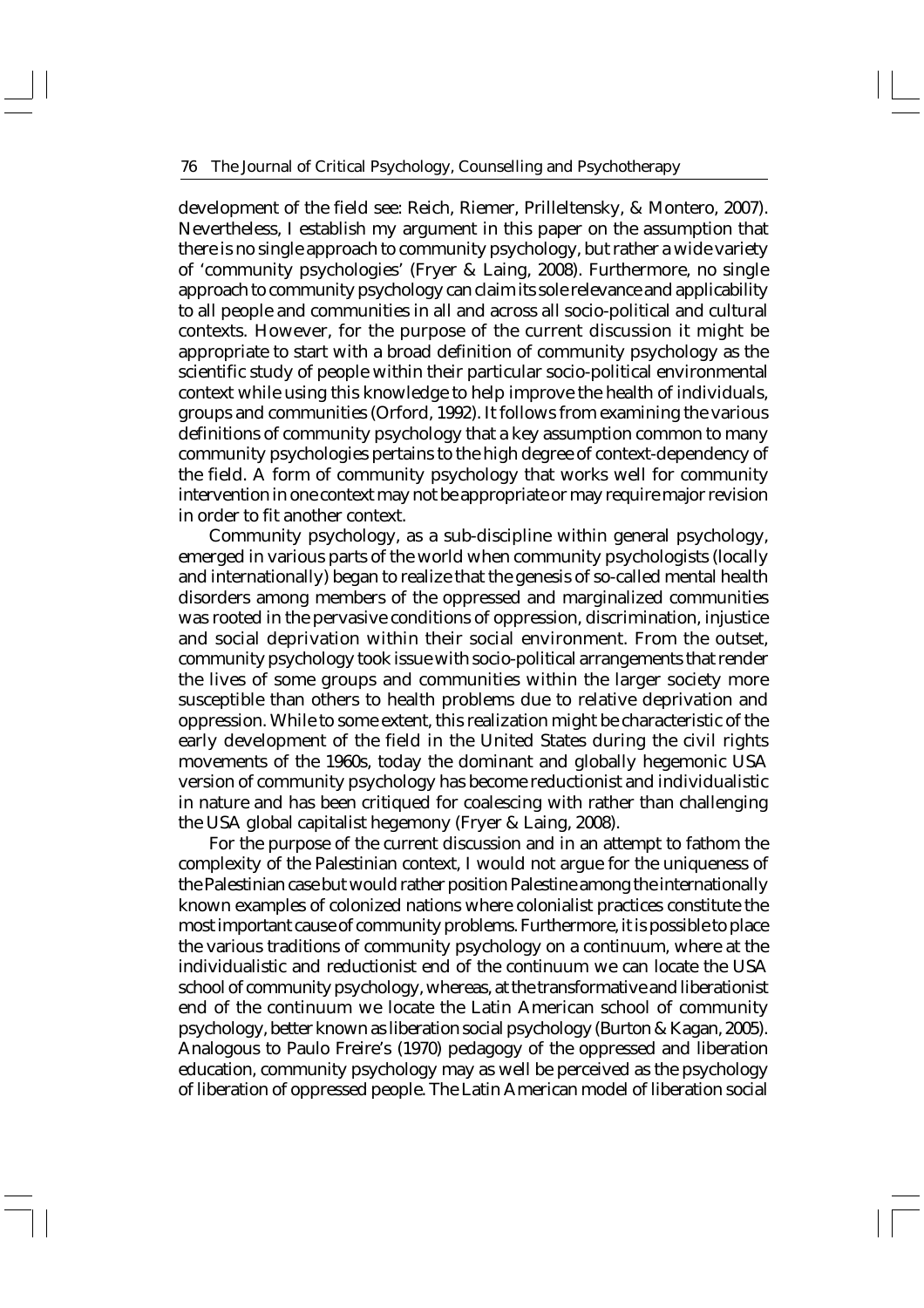psychology (Burton, 2004) provides an ideal framework for understanding and arguing for the inevitable need for critical community psychology for occupied Palestine as well as Palestinians in Diaspora.

There are at least three influential roots of the Latin American school of community psychology (Murray, Nelson, Poland, Maticka-Tyndake, & Ferris, 2004). First, rejection of the North American school of social psychology due to its experimental nature and detachment from real life social problems. During the 'crisis' of social psychology in the 1970s, the founder of the European school of social psychology had argued that the United States school of social psychology became too reductionist and individualistic by relying on the 'often unstated assumption that individuals live and behave in a homogeneous social medium' (Tajfel, 1981, p. 49). Second, the influence of and close connection with the widespread development of national liberation movements throughout the Latin American continent: liberation social psychology has been enacted as part of the broader national liberation movements in Latin America. Third, liberation social psychology in Latin America has been influenced by Paulo Freire's (1970) radical philosophy and liberation education as praxis.

Hernandez (2002) sums up the common ground among the various theories which guide the practice of liberation social psychology in Latin America. In common, these theories: '(a) acknowledge the sociopolitical nature of traumatic experiences, (b) take a position against repression and state violence, (c) name the source of oppression, (d) assist people in the reconstruction of their lives, (d) rely on community-based approaches for therapy and education, and (f) link therapeutic work with human rights and activism' (p. 335). It is beyond doubt that the Palestinian experience with protracted colonialism, occupation and oppression shares a great deal of similarities and interrelated international colonial practices with the people of Latin America as well as that of South Africa (for more details on the practice of community psychology in South Africa, see: Seedat, M., Duncan, N. & Lazarus, S., 2001). Hence, it follows naturally that what we need in Palestine within the prolonged struggle for self determination is a liberation form of community psychology.

### **The Palestinian socio-political context**

Any discussion focusing on the sociopolitical circumstances of a specific single group of the Palestinian people today, or the discussion of a particular dimension of their national struggle for self-determination without asserting and analyzing the organic relationship between the parts and the whole, involves the intellectual risk of accepting and legitimizing the forced fragmentation and dispersion of Palestinian people since they lost their homeland more than half a century ago. The Palestinian people today do not live and interact as one intact community in a clearly defined socio-political structure, but rather they are scattered in various locations where some of them live within their original homeland (1948 occupied Palestine), some in the occupied West Bank and Gaza, and the rest are dispossessed refugees in exile.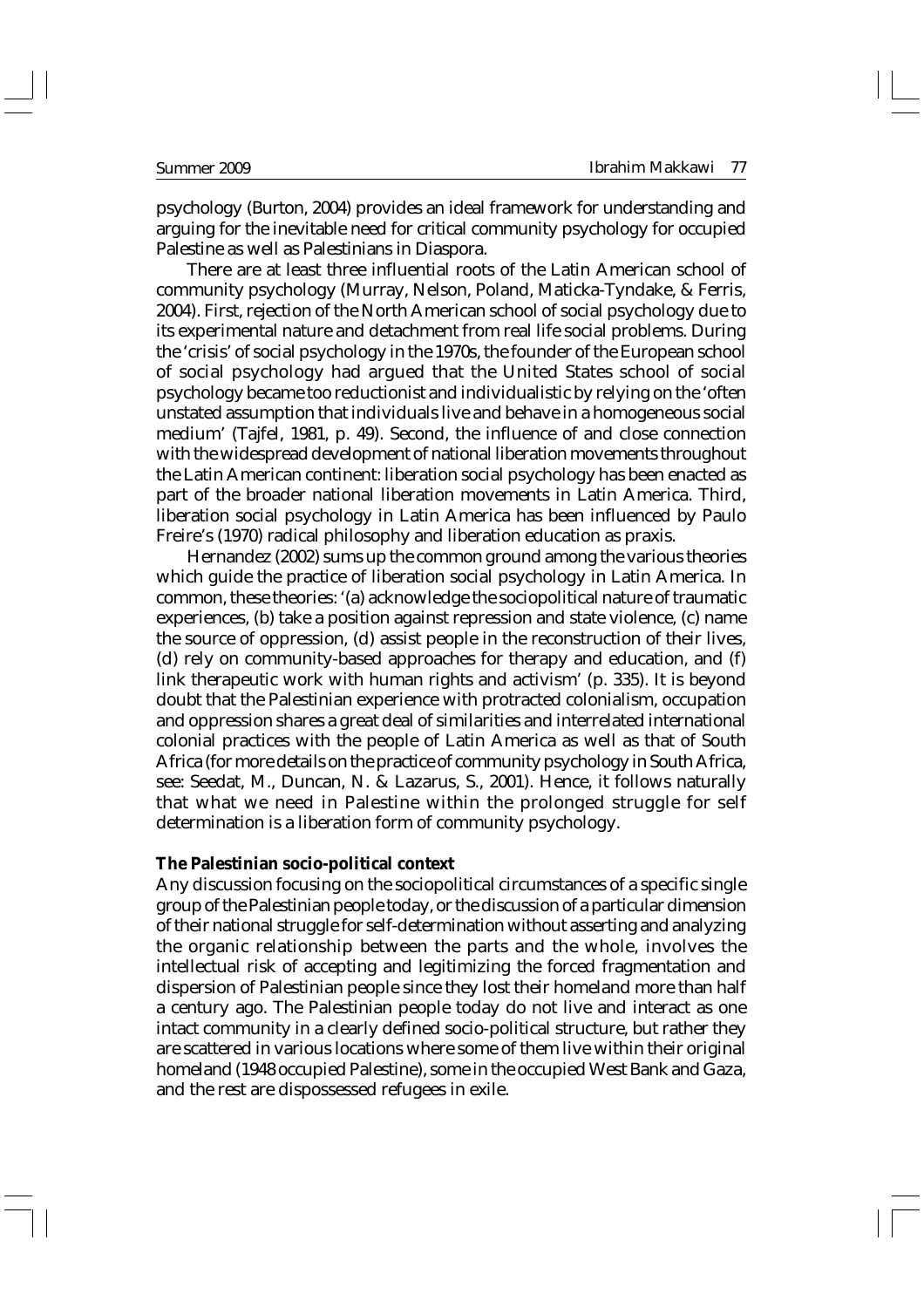In 1948, the state of Israel was established following an ethnic cleansing campaign leading to the mass expulsion of more than two thirds of the indigenous Palestinian population, leaving a fragile minority behind (Morris, 1989). In 1967 the remains of historical Palestine, namely the West Bank and Gaza Strip, were occupied by the Israeli invading army in another wave of aggression and colonial expansion. Since 1967 the two populations of Palestinians in historic Palestine have been divided by the virtual 'green line' living under two contradictory socio-political conditions; one as Israeli citizens, albeit second class citizens in a regime identical to the Apartheid system of South Africa (for comparison of both Apartheid systems see: Will & Ryan, 1990) and the other living under occupation in the West Bank and Gaza Strip. Palestinian refugees in exile account for the remaining half of the Palestinian people and they are about five million today spread between refugee camps in neighboring Arab countries and in the west. In this paper we discuss critical community psychology and mental health specifically among the Palestinian population of the occupied West Bank and Gaza Strip.

During the first two decades of resistance to the Israeli occupation, the Palestinian people in the West Bank and Gaza Strip managed to establish an extraordinary network of grassroots organizations and community level committees, including student unions, women's groups, workers' groups and a wide variety of professional organizations. Underlying this sense of community and collective responsibility was a spectacular drive for volunteering and contributing to the public good. When the first *Intifada* erupted in 1987, it was these grassroots organizations and community groups that carried out and sustained the struggle and provided the needed social and psychological support to victims of political and military violence (Hiltermann, 1991). Women's organizations ran kindergartens and child care centers, conducted literacy and skills classes, helped to create and support agricultural and food processing cooperatives, and maintained a wide variety of discussion and support groups, and other activities women in Western countries generally define as 'consciousness raising' (Sosebee, 1990).

The signing of the 'Oslo' agreement between the leadership of the PLO and the government of Israel in 1993 was a turning point in the Palestinian national movement when the Palestinian community described above was deliberately invaded by overseas funding from western capitalist countries. Rather than having the opportunity to develop their own social and economical infrastructure, Palestinians were taken hostages by funding conditional upon satisfying western capitalist demands which had penetrated the community from the top down, including the Palestinian Authority itself. With a widespread network of funded Non-Governmental Organizations (NGOs) operating throughout the Palestinian community, the old grassroots voluntary organizations simply disappeared from the map.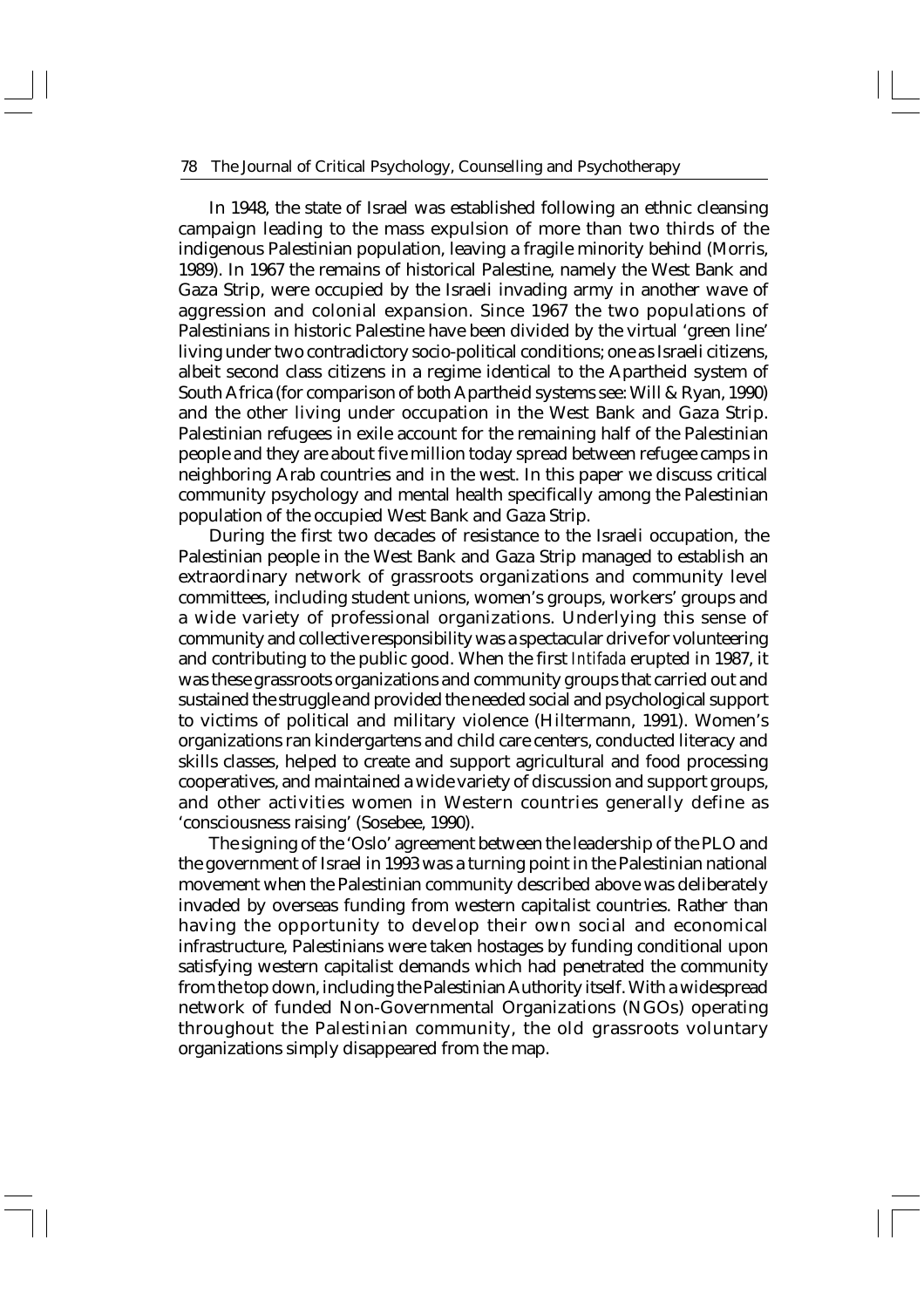### **Community mental heath and the NGOs network**

Contrary to indigenous, grassroots, and community based voluntary organizations, Non Government Organizations (NGO) constitute a recently imported phenomenon encompassing a network of western funded projects misleadingly referred to as 'civil society' organizations operating mainly in the third world. In the Arab world, the number of such NGOs increased from 20,000 in the mid 1960s to 70,000 in the late 1980s (Qassoum, 2002). In the West Bank and Gaza Strip alone the number of NGOs jumped from 272 on the eve of first *Intifada* in 1987 to almost double of that totaling to 444 around the emerging of the 'Oslo' political agreement in 1992.

It is imperative to differentiate between the networks of NGOs active today in the West Bank and Gaza Strip, and the grassroots organizations and community groups which were in place a couple of decades ago (Samara, 2001). While grassroots organizations are established from the bottom up with a broad base of supporters, typically linked to political parties and self sufficient in their financing; NGOs are usually established by a few individuals with links to western funding organization and with no popular base whatsoever (Samara, 2003). The tremendously expanding movement of the latter type of NGOs leaves one puzzled regarding the real objectives held by their western funders. One critical argument mobilized against such phenomenon is that the core agenda behind the spread of these organizations and their generous funding is one of co-option and entrapment of the Arab and Palestinian intelligentsia, depoliticizing, distracting and distancing radical and 'organic' intellectuals from their involvement with the masses and their struggle for justice and selfdetermination (Qassoum, 2002)

With reference to community mental health in the West Bank and Gaza Strip, in 2004 a total number of 57 NGOs were identified as providing psycho-social / mental health care services to a broad variety of groups including women, children, people with disabilities and victims of military violence (Giacaman, 2004). Governmental institutions providing mental health services included the Ministry of Education, Ministry of Health and Ministry of Social Affairs. Many of these organizations, both governmental and non-governmental, provided overlapping services sometimes to the same population, all depending on the availability of external funding, which is typically conditional upon the political situation in the occupied territories. Being entirely dependent on western funds to conduct their activities, the staff and administrators of these mental health NGOs, are acting in a vicious circle that goes like this: writing proposals for funded projects, receiving the funds, implementing a funded training project, writing a report to the funder and moving on to writing the next proposal. These 'training projects' are sporadic, overlapping, ill defined, never properly evaluated, and are unrelated to any strategic plan or a clearly defined movement to enhance community mental health among the oppressed communities.

During my own service as a Chair of the Department of Education and Psychology (2006-2008), I was approached by a dozen such organizations all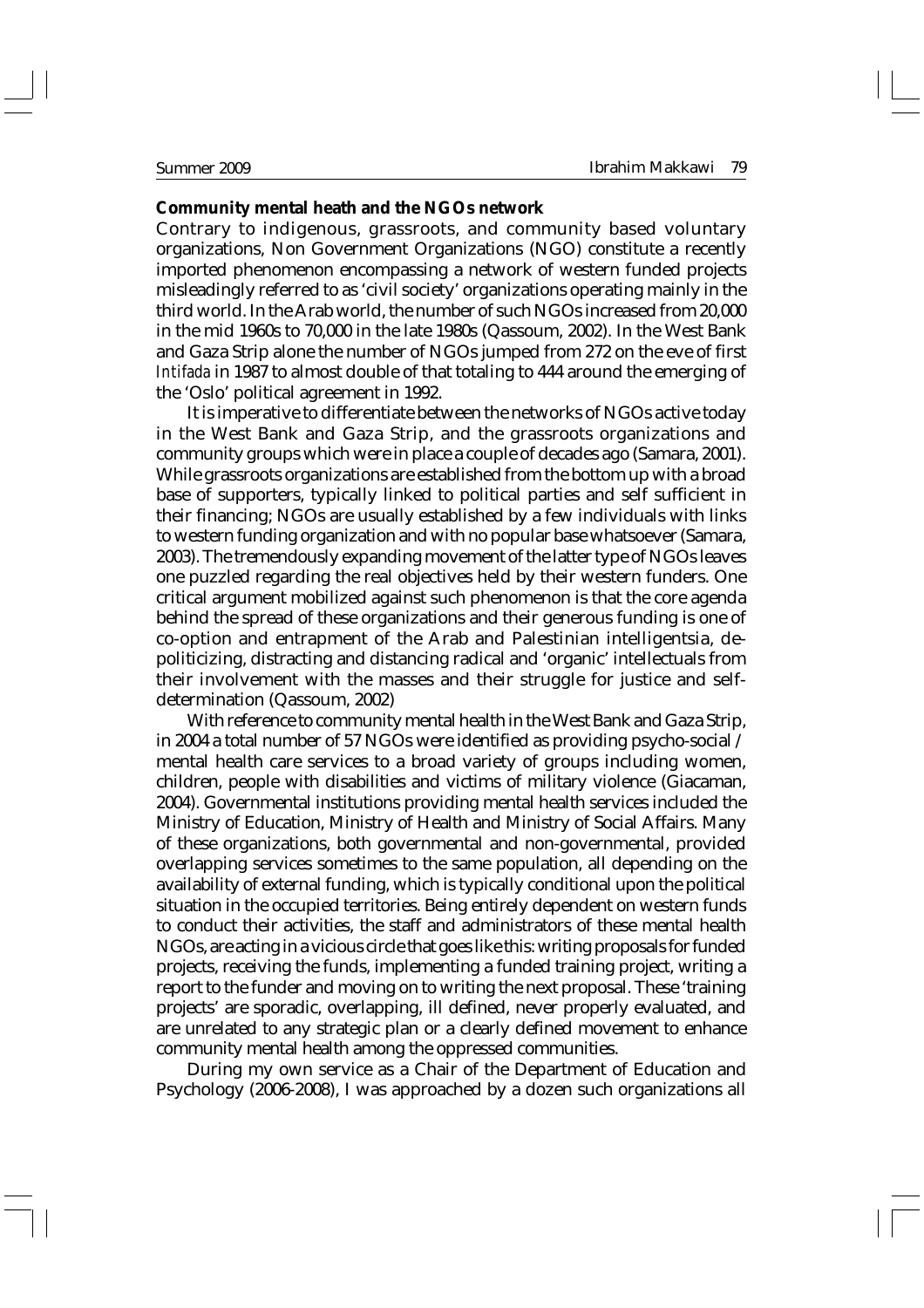eager to recruit psychology students for participation in 'training projects' and workshops for which they had already received funds and were obliged to meet deadlines defined by the funder. In examining the merit of such 'projects' I still have a problem forming a coherent picture about their utility and effectiveness in preparing future community mental health workers from among the university students they were intended to serve. Despite the fact many of these mental health NGOs operate centers within the community, their framework for intervention is individualistic in nature: they mostly apply individualistic approaches to counselling and psychotherapy.

When the second *Intifada* erupted in 2000, the Palestinian community in the West Bank and Gaza was less prepared to sustain the collective struggle and provide the social and psychological support it had done before. Compared with mass demonstrations, community building, alternative economics and a strong sense of solidarity and social support, which were prevalent during the first *Intifada*, the second *Intifada* was less grassroots based, and highly militarized with many casualties and victims of military violence. It is within this social milieu of a demoralized, depoliticized and pacified community that mental health NGOs were wrongly expected to provide mental health services and to attend to problems stemming from the brutal repression and military violence perpetrated by the Israeli occupation. Constrained by the availability of funding and the political agenda of the funders, one can safely conclude that the work of these organizations is anything but praxis towards liberation and social justice for the communities they purport to serve.

### **Research on military violence and mental health**

Parallel to this expanding network of mental health services and 'training projects' conducted by myriad NGOs, there has been a growing body of empirical research on the exposure of Palestinian children and young people to political violence and trauma due to prolonged practices of the Israeli occupation. Both types of activity are individualistic, non participatory, acritical and represent power knowledge embedded in the current phase of global capitalism. It is noteworthy that distress among the Palestinian people has been common in their collective experience since their first uprooting as a consequence of the Israeli colonization of their homeland in 1948. Continuous experience of collective trauma as a consequence of their uprooting by Zionist colonialism, and the psychological effect of the destruction of their social fabric during the consequential colonial practices, have been passed down from one generation of Palestinians to another. It is only recently, namely since the eruption of the first *Intifada* in 1987, but with new momentum during the second *Intifada* in 2000, that research on mental health and war related experience among the Palestinian people has proliferated. Due to its obsessive focus on the consequences for the individual of exposure to military violence and trauma, this peculiar corpus of research could be termed a 'PTSD research industry'. This research has very little if any relevance to the community level work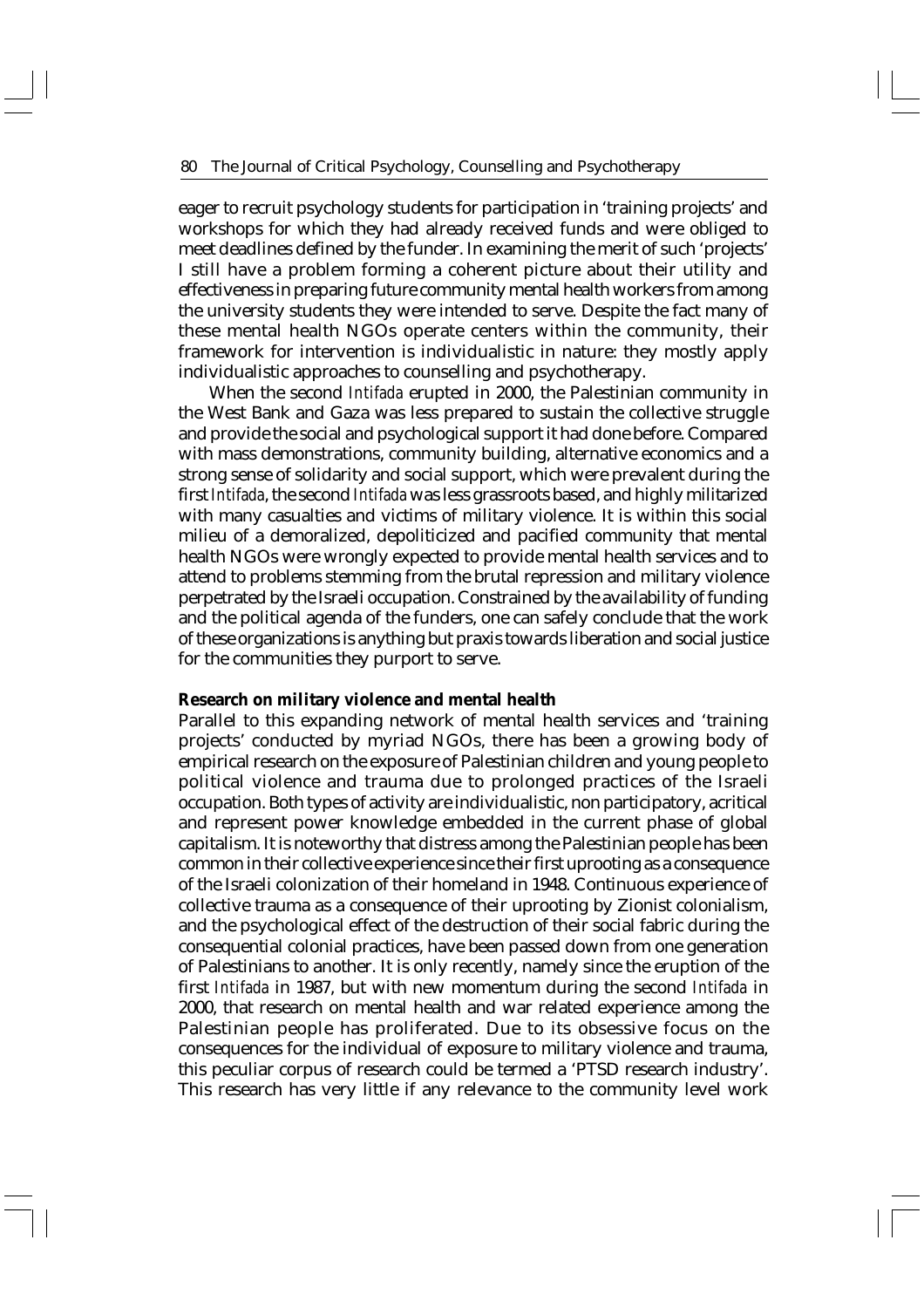conducted by indigenous mental health practitioners who provide services to Palestinian victims of military violence.

According to Haj-Yahia (2007), this body of accumulating empirical research suffers from a number of methodological flaws. First, the overwhelming majority of the studies use traditional quantitative research methods, and there is near absence of qualitative research methodology used in research with young people and their families who are exposed to military violence. Second, the majority of the research has been conducted in the Gaza Strip where political violence and hardship is greater than the West-Bank. Third, there is a lack of comparison groups with young people who have not been exposed to the same level of military violence. Fourth, military violence and traumatic events, as they are experienced on the individual level, have been measured on dichotomous scales of measurement using yes/no response categories. Finally, all the scales used in these studies were initially developed in English, mainly in North America and Western Europe and were merely translated into Arabic with no attention to their cultural relevance. The mere translation of these scales into Arabic does not render them culturally relevant to the measurement of context specific psychological constructs such as trauma and its collective consequences.

The absurdity and inapplicability of research findings conducted on Palestinian children and their families' exposure to military violence in a war torn environment, raises a critical ethical question regarding the utility of conducting such research in the first place. Haj-Yahia (2007), raises a challenging question regarding the ethical integrity of 'conducting studies on the effects of Palestinian children's exposure to political violence and how they cope with those effects, when it is not always possible to provide the children, their parents, and their families at large with the necessary services to help them cope with the effects of those traumatic experiences?' (p. 696). Since the research about trauma and mental health in Palestine is not an action-oriented endeavor in the first place, it is apparent that it is practically and ethically ineffective on the very basic level of 'providing services' for individuals to help them cope with the repercussions of trauma. Consequently, this research falls short of meeting the expectation of being transformative and liberating through critical praxis and community participation. What is needed is a radical transformation and 'paradigm shift' (Kuhn, 1970) in research being currently carried out on mental health in Palestine.

It is apparent that psychological trauma caused by military violence which is perpetuated by the Israeli occupation dominates current empirical research on mental health in Palestine. Accordingly, I draw attention to the unambiguous absence of two fundamental and critical issues in relation to this research. Paying close attention to these issues may expose the inadequacy of mainstream research to inform the practice of community psychology, let alone inform a community psychology that is critical, transformative, and liberating.

First, the irony of this reductionist body of research is its exclusive emphasis on and measurement of psychological constructs and coping mechanisms at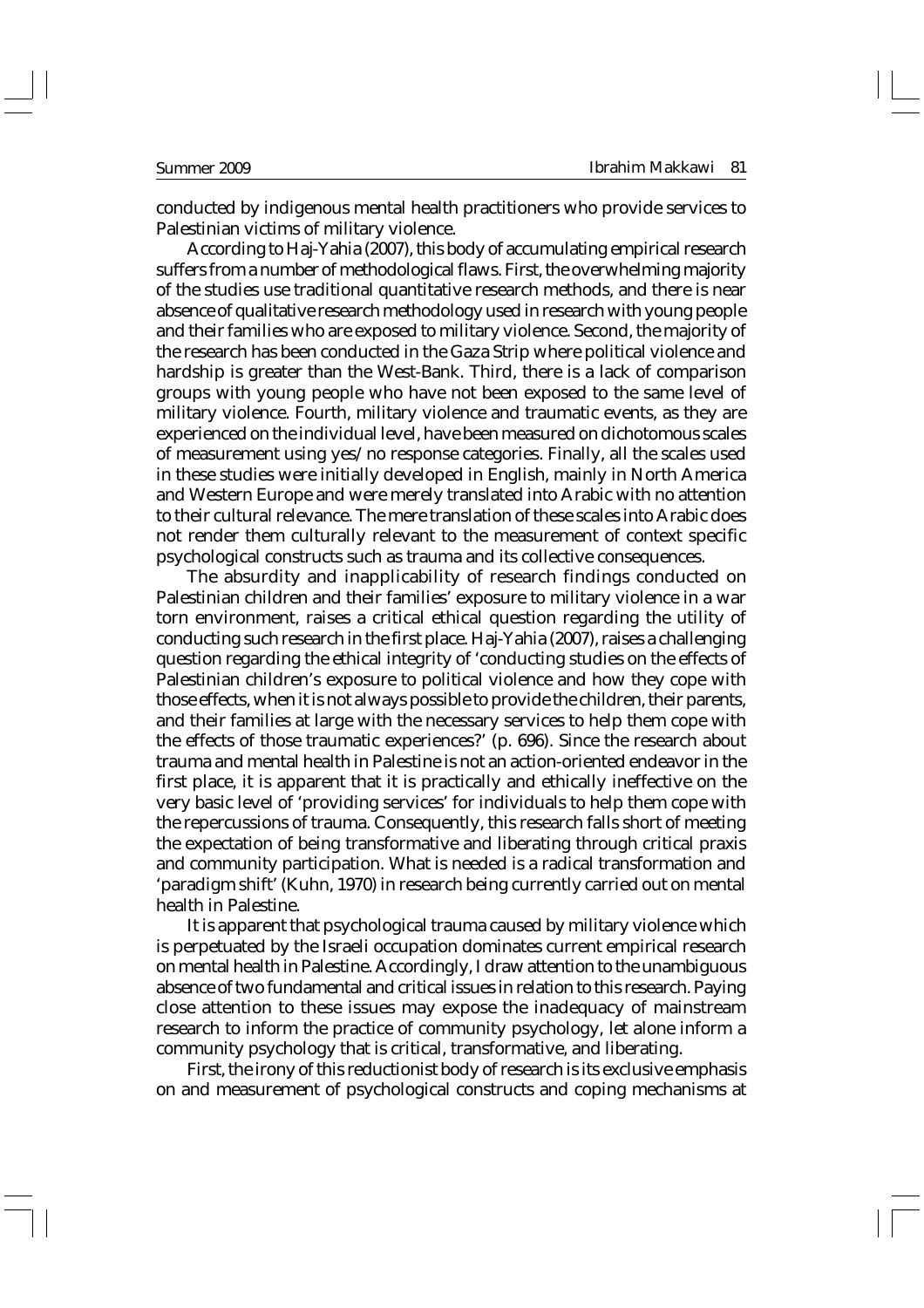the *individual* level, when trauma caused by the colonial practices of the Israeli military, has to be understood and addressed at the *collective* level of the Palestinian people: a colonized nation engaged in a long struggle for self determination. Fundamental to this collective experience is the concept of collective/national identity (Makkawi, 2004). Previous research with Palestinian students attending Israeli universities has indicated that involvement in the Palestinian Student Movement fosters a process of national identity development in involved activists, which in turn enhances their psychological adjustment within a hostile and discriminating political environment (Makkawi, 2004). What is lacking in current research conducted on the Palestinian people in the West Bank and Gaza is the examination of the relationship between collective/national identity and coping within the psychological consequences of military violence. Collective identity and coping with collective trauma are closely interrelated and may explain resilience in the face of trauma caused by military violence.

To support this proposition, it is worth pointing out the existence of a large number of ethnic-racial identity development models in the literature (Phinney, 1990). In her research program on ethnic identity development among ethnic minority adolescents in the USA, Jean Phinney (1989) developed a model that is 'consonant with Marcia's (1980) ego identity statuses, that reflects the stages and issues described in the ethnic identity literature, and that can be applied across several ethnic groups' (p. 36). There is strong evidence in the literature of a positive correlation between higher stages of ethnic identity development and personal self-esteem (Phinney, 1995; Phinney & Chavira, 1992). Individuals who were found in the higher stages of ethnic-racial identity development, (Phinney, 1989; Cross, 1991), were found to be actively involved in cultural and political activities which involved their ethnic identity. It might be inferred from this that cultural and political ethnic group related activities strengthen the individual's sense of ethnic identity, while at the same time ethnic identity as a construct serves as a psychological shield for individuals protecting them against severe consequences of collective oppression and discrimination. In her study with Filipino Americans into the role of ethnic identity in protecting mental health in the context of ethnic/racial discrimination, Mossakowski (2003) found that ethnic identity acts as coping resource in that 'commitment to ethnic relationships and having a salient ethnic identity buffers the stress of discrimination by preventing negative stereotypes from infecting one's selfconcept' (p. 319).

Second, the trend of reductionist, individualistic, and positivist research currently being conducted on the traumatic consequences of exposure to military violence in Palestine could be described as anything but community participatory research (Gibson, Gibson & Macaulay, 2000), let alone praxis (Lather, 1986). Research which is carried out on colonized communities such as the Palestinian people with the presumption to address the psychological consequences of such colonization cannot and should not be neutral research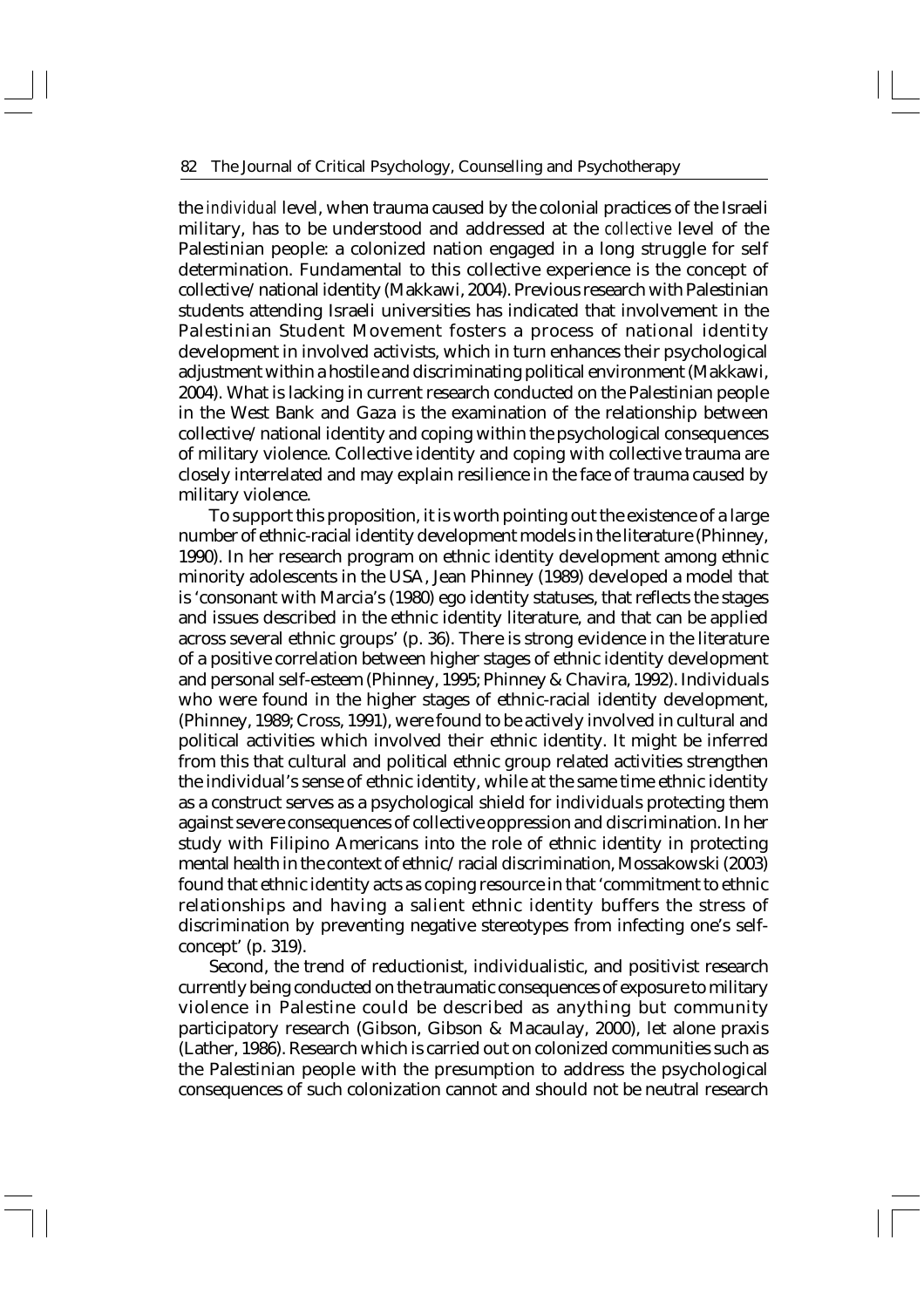or 'research for research sake'. Rigorous qualitative research methods not only resonate well with the basic values and spirit of community psychology (Stewart, 2000; Banyard & Miller, 1998) but can also serve as liberator by critical scholars and researchers who are genuinely interested in the collective welfare of the population under study and the restoration of social justice (Lather, 1986).

An exemplar of the peculiar and trivial association between an accumulating body of reductionist quantitative research conducted by academics for the sake of academic promotion on one hand, and the sheer implementation of funded 'training projects' which are remotely informed by this research and its results on the other, is best illustrated in a series of empirical quantitative research papers published by researchers affiliated with Gaza Community Mental Health Program (GCMHP). In a chapter describing community mental health as practiced by the GCMHP, Qouta & El-Sarraj (2002) assert with reference to their research program that 'research activities improve knowledge of health and human rights issues facing the Gaza community; the publication of research documents is a valuable tool in raising the profile both of GCMHP's work, and of the current situation in Gaza' (p.333).

However vague this statement might be in its depiction of the role of research in the work of one of the most prominent community mental health NGOs in Palestine, the dialectical interconnection between scholarship and practice (the simplest form of praxis), is strangely missing. What is really in question is the disconnection between the various interventions and 'human rights activities' (however individualistically the concept of human rights is defined) and research produced by the staff and visiting researchers in the GCMHP (see for example Punamaki, Kanninen, Qouta & El-Sarraj, 2002; Qouta, Punamaki & El-Sarraj, 2003). Having said this, it is by no means my intention to discredit the valuable services the GCMHP provides to individuals and groups who are victims of military violence such as former political prisoners, children and youth, women, families of former political prisoners etc.

## **Community Psychology at Birzeit University**<sup>2</sup>

Due to prolonged repression by the Israeli occupation, along with the inability of the Palestinian Authority to monitor the various psychological and mental health services provided by a network of NGOs in the occupied West-Bank and Gaza, there is an entrenched phenomenon of 'bad practice' embedded in the overlapping and border-crossing practices among the various professions of mental health, including psychology, social work, special education and even sociology. Furthermore, we cannot ignore the reductionist and individualistic nature of both research and practice in community mental health as well as the peculiar gap and disconnection between them. We believe opting for a paradigm

<sup>2.</sup> The Masters Program in Community Psychology at Birzeit University has been developed in collaboration with the Norwegian University of Science and Technology (NTNU) and Lillehammer University College, Norway.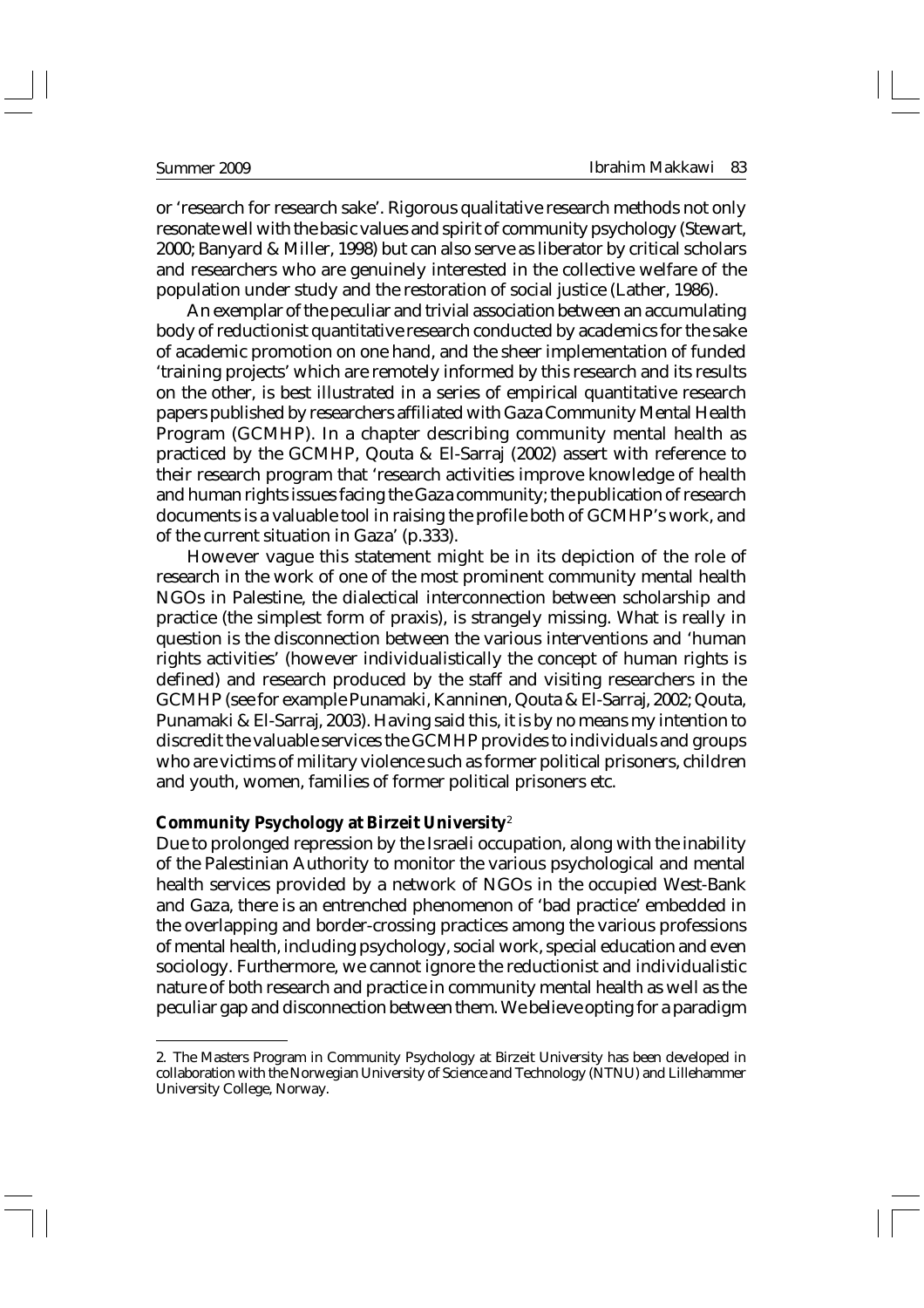of critical community psychology with its interdisciplinary emphasis and context specific praxis will provide resources to improve this acute situation of community mental health practices.

We presume that the fundamental necessity for critical community psychology, rather than traditional psychological and mental health practices in occupied Palestine, is derived from the assumption that the individual's wellbeing is to a large extent an outcome of ongoing occupation, oppression, repression, and exploitation.

It is essential that we examine how the ongoing occupation, military violence, colonialist separation wall, checkpoint, economical embargo, the rise of poverty, imprisonment and torture, assassination and killing, school closures, and the systematic destruction of Palestinian infrastructure all play a significant role in the severity of people's distress. Consequences of these factors include but are not limited to disempowerment, poor community prevention, delinquency, child labor, high-risk behaviors, aggression, domestic violence, school violence, substance abuse and many other distressing factors. While working with groups and communities within this oppressive colonialist context, we strongly emphasize that ultimately the process of community critical *conscientization* (Freire, 1970) is by and in itself a process of psychological liberation and mental health promotion.

At Birzeit University we envision community psychology as praxis where we strongly emphasise both qualitative and quantitative research methodologies and epistemologies, and conduct community participatory action research about context-specific issues within the Palestinian socio-political context. Our students also participate in a year long practicum in community based organizations and are encouraged to conduct their thesis research in conjunction with this practicum. They are expected to engage in a number of communitylevel intervention projects where they gather data in a participatory manner with community members, develop and implement community level intervention programs. Topics covered through courses in our program include: community psychology (overview and community interventions); qualitative and quantitative research methodologies; culture and mental health in Palestinian society; child and adolescent development in war environments; applied social psychology; individual and small group interventions; professional ethics; educational community psychology; psychology and gender differences; and ethno-psychology.

### **Conclusion**

Colonialism and colonialist practices stand behind the grave level of collective distress present in the Palestinian experience and struggle for self determination for more than half a century. However, the articulation of health problems as a consequence of the experience of trauma and military violence took a new momentum as a recent phenomenon following the two *Intifadas* in the West Bank and Gaza Strip in 1987 and 2000. This paper presented an argument for a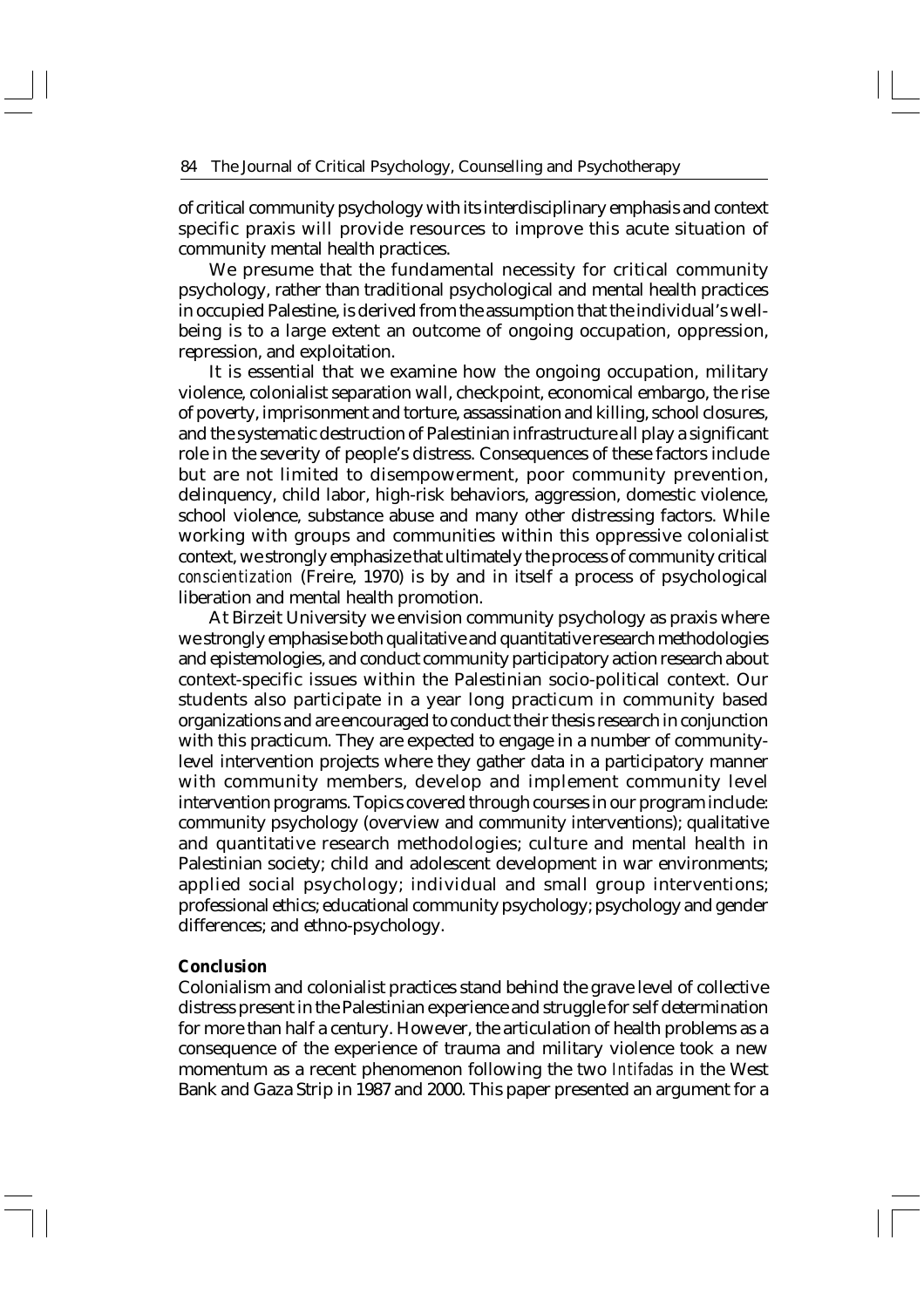critical community psychology model for the Palestinian context where repression, oppression, exploitation and destruction of infrastructure form a prolonged state of affairs caused by Israeli colonialist practices.

Community mental health practices which are performed by the existing network of NGOs in Palestine are externally funded, project based activities, sporadic, collectively ill-defined and conform to the funders' political agenda rather than the authentic needs of target communities. Furthermore, empirical research on military violence, trauma and community mental health in Palestine is reductionist, positivistic an individualistic in nature and scope.

The simplest from of praxis as an interplay between idea and action is seriously missing in this form of community mental health work with Palestinians as a colonized people, let alone praxis as a collective process involving 'knowledgementing, radical reflexivity and ideologically progressive social action' (Fryer & Laing, 2008, p. 12). It is within this oppressive context that mental health research and practice as described above can become part of the problem rather than part of the solution. It is this enigma of community mental health state of affairs in occupied Palestine that call upon a 'paradigm shift' (Kuhn, 1970) towards the development of critical community psychology as a collective praxis towards liberation and justice.

### **References**

- Banyard, V & Miller, K (1998). The powerful potential of qualitative research for community psychology. *American Journal of Community Psychology, 26*(4), 485–505**.**
- Burton, M (2004). Liberating psychology in Latin America. *The Psychologist, 17*(10) 584–7.
- Burton, M & Kagan, C (2005). Liberation social psychology: Learning from Latin America. *Journal of Community & Applied Social Psychology, 15*(1) 63–78.
- Cross, WE (1991). *Shades of Black: Diversity in African-American identity.* Philadelphia: Temple University Press.
- Freire, P (1970)*. Pedagogy of the Oppressed*. New York: Continuum.
- Fryer, D & Laing, A (2008). Community psychologies: What are they? What could they be? Why does it matter: A critical community psychology approach. *The Australian Psychologist, 20*(2) 7-15.
- Giacaman, R (2004). *Psycho-Social/Mental Health Care in Occupied Palestinian Territories: The embryonic system.* Ramallah: The Institute of Community & Public Health
- Gibson, N, Gibson, G & Macaulay, A (2000). Community based research: Negotiating research agendas and evaluating outcomes. In J Morse, J Swanson & A Kuzel (eds). *The Nature of Qualitative Evidence* (pp. 161–82). Thousand Oaks: Sage.
- Haj-Yahia, M (2007). Challenges in studying the psychological effects of Palestinian children's exposure to political violence and their coping with this traumatic experience. *Child Abuse & Neglect, 31*, 691–7.
- Hernandez, P (2002. Resilience in families and communities: Latin American contributions from the psychology of liberation. *The Family Journal: Counseling and therapy for couples and families, 10*(3) 334–43.
- Hiltermann, J (1991). *Behind the Intifada: Labor and women's movements in the occupied territories*. New Jersey: Princeton University Press.

Kuhn, T (1970). *The Structure of Scientific Revolution*. Chicago: The University of Chicago Press.

Lather, P. (1986). Research as praxis. *Harvard Educational Review, 56*(3) 257–77.

Makkawi, I (2004). National identity development among Palestinian student activists in the Israeli